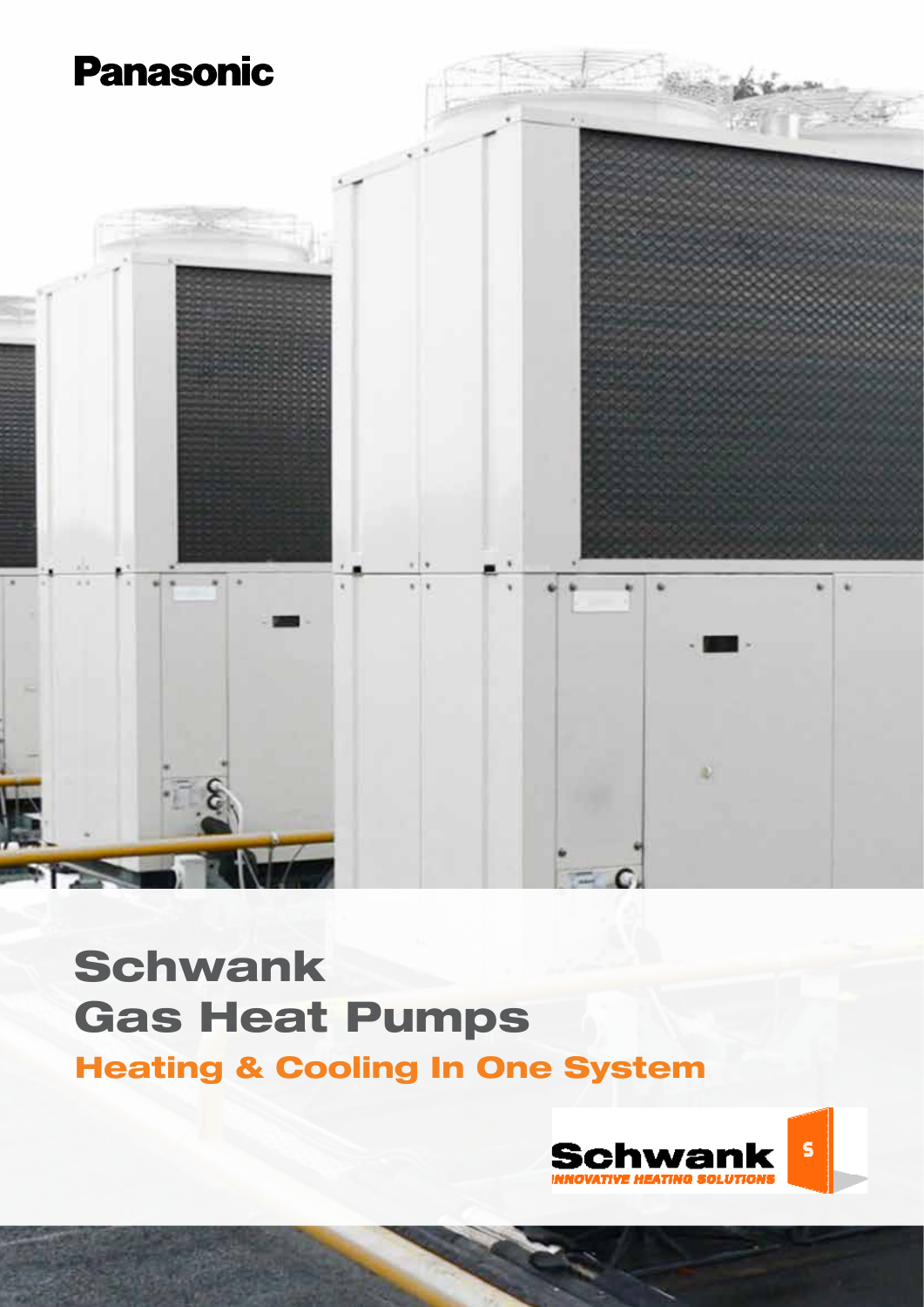### Heating and Cooling with Environmental Heat

### **Schwank Gas Heat Pumps made by Panasonic**

Temperature regulation – i.e. cooling in summer and heating in winter - is increasingly important in commercial and industrial applications. The reason is, besides offering comfort to the employees, the necessity to ensure uniform desirable temperatures throughout the year.

**Potential applications for temperature control [Heating and Cooling] for commerce and Industry:**

- **Storage of temperature sensitive goods such** as foods, cosmetics, dangerous materials, or pharmaceutical products
- **Heating and cooling supply for offices,** laboratories, research centres and showrooms
- **Temperature control for thermic processes, e.g.** from equipment operation inside the buildings

### **The Schwank solution – efficient and sustainable**

With the Schwank gas heat pump one system performs both, heating and cooling. The main advantage is the efficiency: heat pumps save energy because they use free and renewable environmental energy.

As opposed to electric heat pumps, the compressor of the cooling circuit of a Panasonic gas heat pump is operated by a gas powered engine.

The gas engine heat pump uses gas and not electricity as its energy source in order to generate heat or cold. This provides a large number of advantages.

#### **Proportion of the electricity supply for a Modern Power Plant**

The production of electricity in a coal or natural gas power plant has an efficiency of approximately 40%. The remaining 60% energy [mostly heat] is lost. The consumers pay for this loss included in the electricity price. A gas heat pump uses this excess heat produced by its engine on the spot. The heat pump can use this supplementary heat in the heating process or as an additional energy source when cooling, for example for providing hot water.

**60% Waste heat**

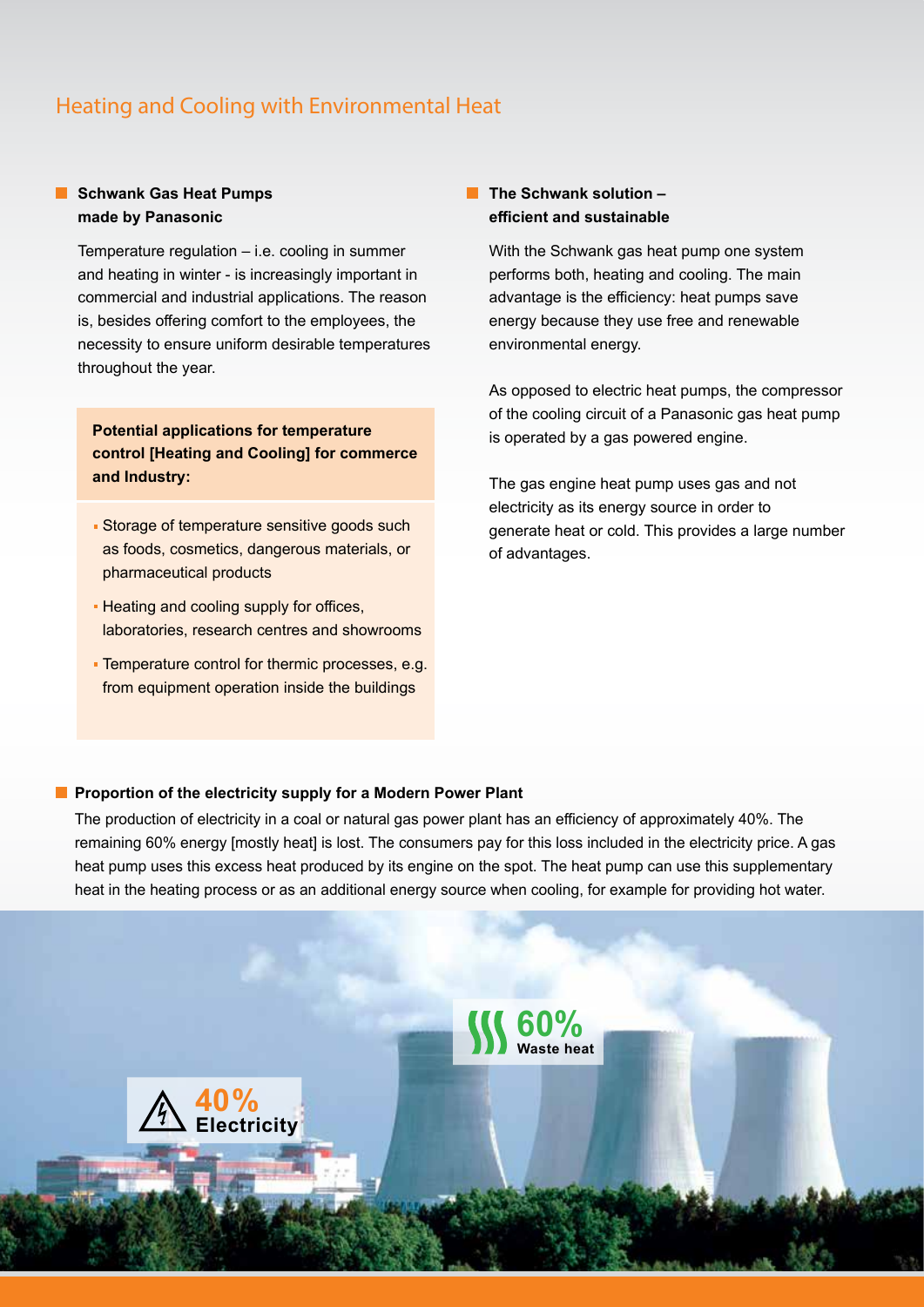### Energy Costs and Application Example

### **Building and technical facilities**

| Application:            | Temperature control of storage facility; 18°C25°C |
|-------------------------|---------------------------------------------------|
| Size:                   | $2.000 \text{ m}^2$                               |
| Installed GHP:          | 2 Gas heats pumps, outside                        |
| Method of distribution: | 10 Indoor systems i VRV-System                    |
| Heating load:           | 160 kW                                            |
| Cooling load:           | 142 kW                                            |



### **Building drawing with distribution**  of inner units and outdoor installation of gas heat pump

### **E** Comparison of Gas Heat Pump and Electric Heat Pump

| Electricity: | $0,170 \in \text{pro kWh}$ |
|--------------|----------------------------|
| Gas:         | $0,045 \in$ pro kWh        |

| <b>Energy consumptions / costs Schwank</b> |                    | <b>Alternative</b><br>solution |         |
|--------------------------------------------|--------------------|--------------------------------|---------|
| <b>Consumption [kWh]:</b>                  | Electricity        | 6.944                          | 111.171 |
|                                            | Nat. Gas           | 260.222                        | 12.750  |
| Operating costs $[€]$ :                    | <b>Electricity</b> | 1.180                          | 18.729  |
|                                            | Nat. Gas           | 11.710                         | 574     |
| Maintenance                                |                    | 2.313                          | 1.500   |
| Total:                                     |                    | 15.203                         | 20.803  |

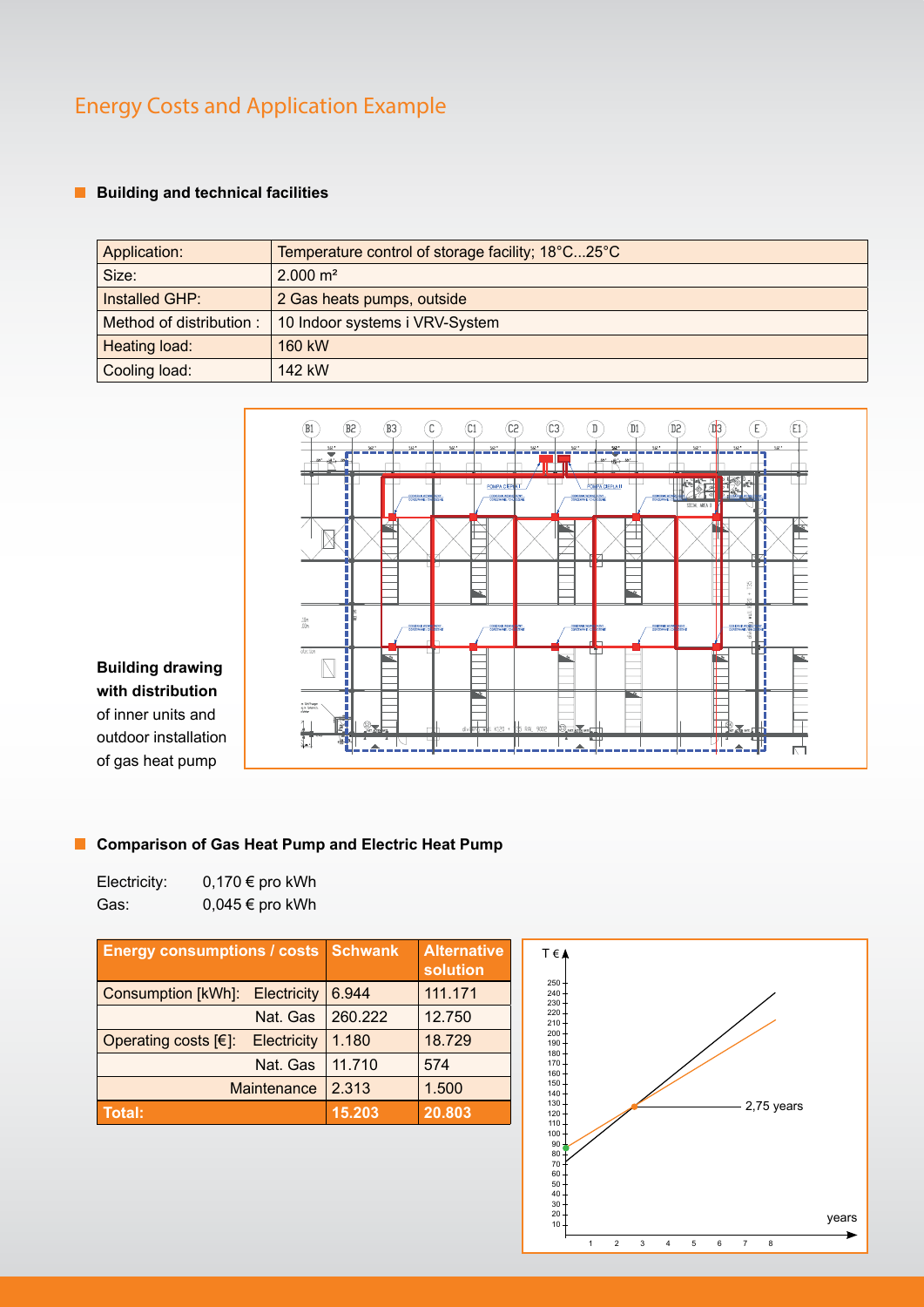## Your benefits at a glance: Compared to electric heat pump



- Lower Energy Costs by approximately 30% use of natural gas as economically convenient energy source
- Saving costs of additional investments e.g. transformer stations, no need for peak load coverage in heating mode
- Reduced operating hours no additional operating time for defrost mode
- One device for two applications cooling and heating; possible even simultaneously
- Decrease of internal electricity consumption, thus avoiding expensive electricity peak loads –
- removing excess electrical load from the company´s electrical grid
- Longer maintenance intervals for the complete system -- use of durable components, first service required only after 10,000 hours [equivalent to approximately 3-4 years - under normal use]

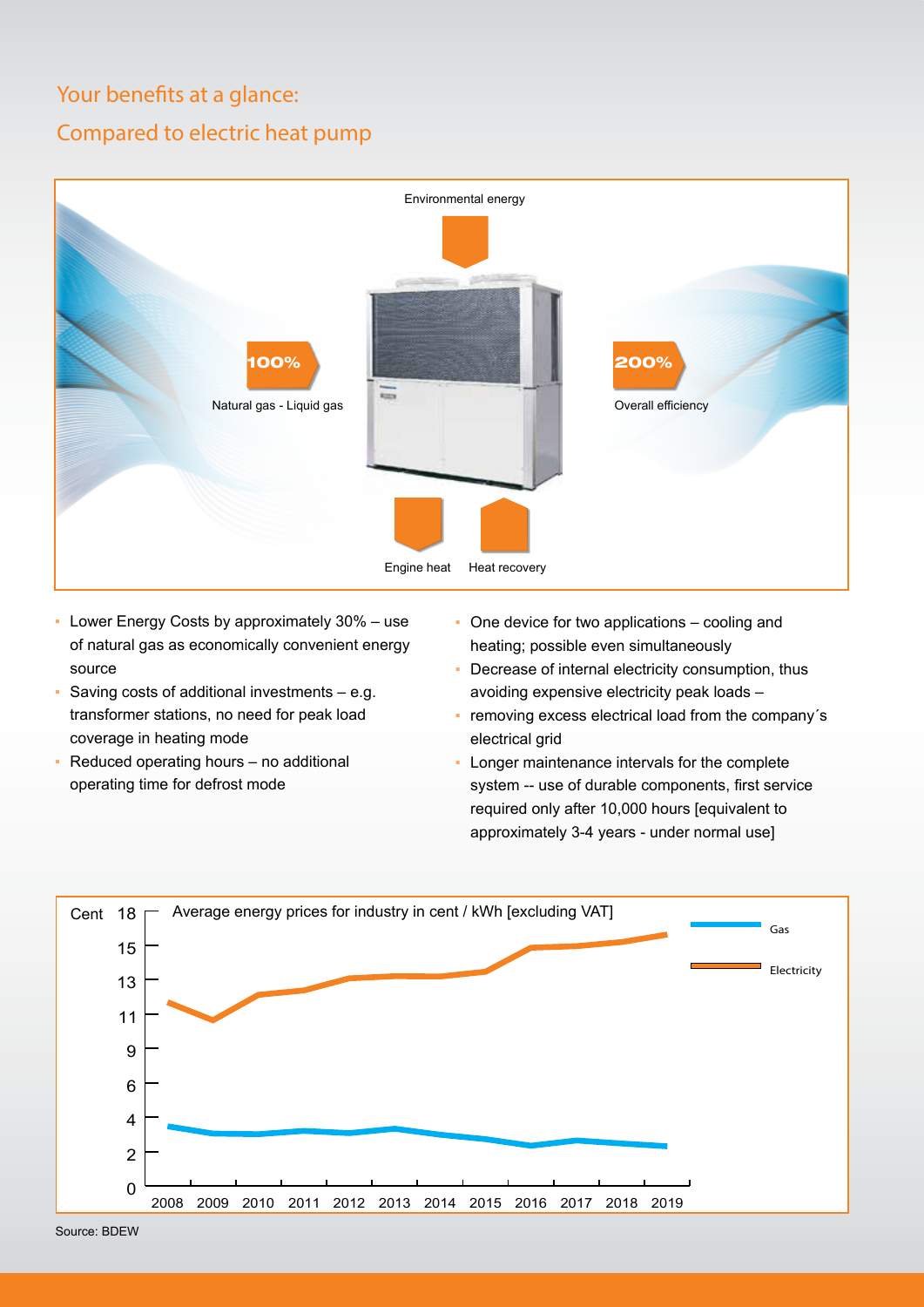### 2-Pipe System ECO G, GE 3 Series

### **Highlights**

- Hot water supply in cooling and heating mode including DHW priority setting
- Multi-systems with combinations from 45 to 170 kW [16 und 60 HP]
- 20% of SEER and 10% of SCOP have been further improved
- Capacity ratio 50–200%
- 200 m maximum allowable piping length
- Possibility of incorporating a refrigerant collecting station
- 0-10V control demand by a connection with 3rd party controllers [CZ-CAPBC2 required]
- **Blue-Fin-Finish on heat exchanger slats**
- 10.000 run hours between engine service intervals [3.2 years]
- Option of DX or chilled water for indoor heat exchange



| HP                                          |                       | 16             | 20                    | 25                | 30               |                  |  |
|---------------------------------------------|-----------------------|----------------|-----------------------|-------------------|------------------|------------------|--|
| <b>Model</b>                                |                       |                | <b>U-16GE3E5</b>      | <b>U-20GE3E5</b>  | <b>U-25GE3E5</b> | <b>U-30GE3E5</b> |  |
| Cooling capacity                            |                       | kW             | 45                    | 56                | 71               | 85               |  |
| Power input [Cooling]                       |                       | kW             | 1.17                  | 1,12              | 1.8              | 1,8              |  |
| <b>SEER</b>                                 |                       |                | 1,98                  | 1,9               | 1,94             | 1,91             |  |
| Hot water in cooling mode [65 °C outlet] kW |                       |                | 23,6                  | 29,1              | 36,4             | 46               |  |
| Max. COP [Hot water]                        |                       |                | 1,55                  |                   | 1,49             | 1,47             |  |
| <b>Gas consumption [Cooling]</b>            | STD / Low temperature | kW             | 41,1                  | 52,1              | 67,2             | 84,1             |  |
| <b>Heating capacity</b>                     | STD / Low temperature | kW             | 50,0 / 53,0           | 63,0 / 67,0       | 80,0 / 78,0      | 95,0 / 90,0      |  |
| Power input [Heating]                       |                       |                | 0,56                  | 1,05              | 0,91             | 1,75             |  |
| <b>SCOP</b>                                 |                       |                | 1,36                  | 1,33              | 1,3              | 1,33             |  |
| <b>Gas consumption [Heating]</b>            | STD / Low temperature | kW             | 38,0/45,4             | 51, 1/62, 7       | 68,6/60,7        | 75,3/73,9        |  |
| Power supply                                |                       |                | 230/1/50              |                   |                  |                  |  |
| <b>Starter amperes</b>                      |                       | $\overline{A}$ | 30                    |                   |                  |                  |  |
| Externe static pressure                     |                       | Pa             | 10                    |                   |                  |                  |  |
| Air volume                                  |                       | $m^3/h$        | 22.200                | 25.200            | 27.600           | 27.600           |  |
| <b>Operation Sound Normal / Whisper</b>     |                       | dB[A]          | 80/77                 |                   |                  | 84/81            |  |
| Sound pressure level                        |                       | dB[A]          | 60<br>64              |                   | 65               |                  |  |
| Dimensions H x W x D                        |                       | mm             | 2.255 x 1.650 x 1.000 |                   |                  |                  |  |
| Net weight                                  |                       | kg             | 765                   |                   | 870              | 880              |  |
| <b>Pipe Connections</b>                     | Liquid                | Inch           | 1/2" / 5/8"           | $5/8$ " / $3/4$ " |                  | 3/4" / 7/8"      |  |
|                                             | Suction               | Inch           | $1-1/8" / 1-1/4"$     |                   |                  | $1-1/4/1-1/2"$   |  |
|                                             | Flue gas              | Inch           | 3/4"                  |                   |                  |                  |  |
|                                             | Exhaust drain port    | mm             | 25                    |                   |                  |                  |  |
|                                             | Hot water             |                | Rp 3/4"               |                   |                  |                  |  |
| Elevation difference [IU/OU]                |                       | m              | 50                    |                   |                  |                  |  |
| Prefilled refrigerant [R410A]               |                       | kg             | 11, 5 / 24, 0         |                   |                  |                  |  |
| Number of connections indoor                |                       |                | 26                    | 33                | 41               | 50               |  |
| <b>Outdoor temperature limits</b>           | Cooling [min./max.]   | °C TK.         | $-10 - +43$           |                   |                  |                  |  |
|                                             | Heating [min./max.]   | °C FK.         | $-21 - +18$           |                   |                  |                  |  |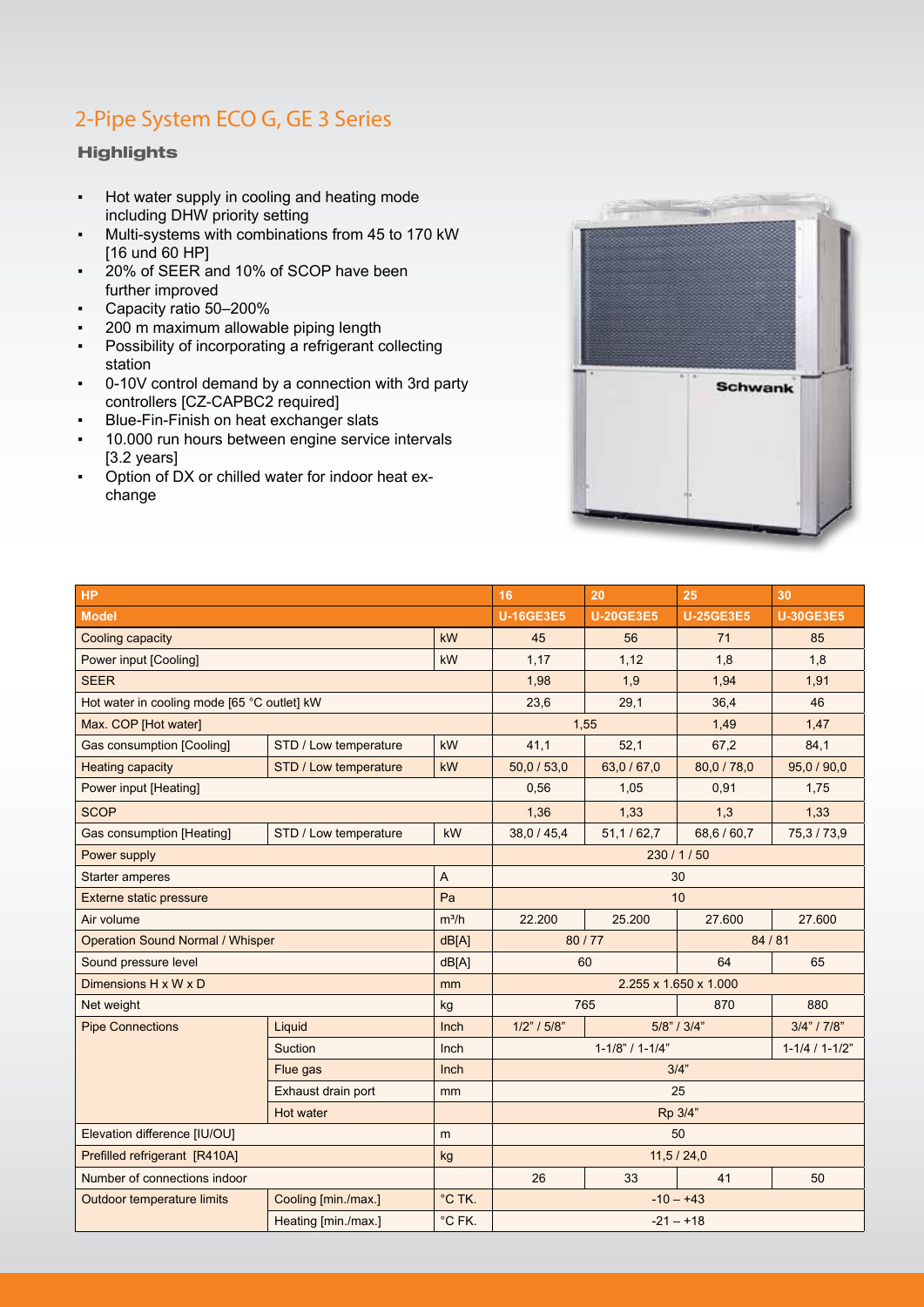# ECO G-System with water heat exchanger For heating and cooling applications

### **Highlights**

- **•** Hot water outlet temperatures:  $35 \degree C 55 \degree C$
- Chilled water outlet temperatures:  $-15$  °C  $+15$  °C
- Stainless steel plate heat exchanger with frost protection
- Integrated 4-way-valve ensures counter-acting streams in cooling as well as in heating mode
- Integrated flow monitor
- Version with and without high-efficiency pumps available



|                                        |                                  | PAW-500WX4E5N     | <b>PAW-710WX4E5N</b>                     |                                  |  |
|----------------------------------------|----------------------------------|-------------------|------------------------------------------|----------------------------------|--|
|                                        |                                  |                   | <b>PAW-500WX4E5N2</b>                    | <b>PAW-710WX4E5N2</b>            |  |
| Cooling capacity                       |                                  |                   | 50                                       | 67                               |  |
| Heating capacity at+7 °C [A7/W45]      |                                  |                   | 60                                       | 80                               |  |
| Energy class [Heating] at W45          |                                  |                   | a                                        |                                  |  |
| Dimensions H x W x D                   |                                  | mm                | 1.010 x 570 x 960                        |                                  |  |
| Net weight                             |                                  | kg                | 180<br>145                               |                                  |  |
| Water pipe connector                   |                                  |                   | Rp2 Female Thread [50 A]                 |                                  |  |
| High efficiency pump                   |                                  |                   | not included                             |                                  |  |
| Water volume flow [A7/W45/40]          |                                  | $m^3/h$           | 8,6                                      | 11,6                             |  |
| Pressure loss [Water]                  |                                  | kPa               | 37                                       | 29                               |  |
| Internal water volume                  |                                  |                   | 9                                        | 13                               |  |
| Min. water volume in hydraulic circle  |                                  |                   | 500                                      | 750                              |  |
| Max. water pressure                    |                                  | bar               | 6,86                                     |                                  |  |
| Capacity of integrated electric heater |                                  | kW                | not existing                             |                                  |  |
| Input power                            |                                  | W                 | 10 + [190 to 310 for pump]               | 10 + [170 to 310 for pump]       |  |
| <b>Maximum current</b>                 |                                  | A                 | $0.07 + [0.88$ to 1,37 for pump]         | $0.07 + [0.85$ to 1,37 for pump] |  |
| Pipe connections                       | Liquid                           | mm                | 18                                       |                                  |  |
|                                        | Gas                              | mm                | 28                                       | 35                               |  |
| Max. pipe length [refrigerant]         |                                  | m                 | 170                                      |                                  |  |
| Pipe length for nominal capacity       |                                  | m                 | 7,5                                      |                                  |  |
| Elevation difference [in/out]          |                                  | m                 | 50 [OU higher], 35 [OU lower] 3          |                                  |  |
| <b>Operation range</b>                 | <b>Outdoor ambient</b>           | $^{\circ}$ C      | $-10$ to $+43$ / $-21$ to $+15.5$        |                                  |  |
|                                        | Water outlet [Cooling / Heating] | $^{\circ}{\rm C}$ | $-15$ to $+15$ / $+35$ to $+55$          |                                  |  |
| Outdoor unit                           |                                  |                   | <b>U-20GE3E5</b>                         | <b>U-30GE3E5</b>                 |  |
| Sound pressure level                   |                                  | dB[A]             | 60                                       | 65                               |  |
| <b>Operarting sound</b>                |                                  | dB                | 80                                       | 84                               |  |
| Dimensions H x W x D                   |                                  | mm                | 2.255 x 1.650 x 1.000                    | 2.255 x 2.026 x 1.000            |  |
| Net weight                             |                                  | kg                | 765                                      | 880                              |  |
| Pipe connections                       | Liquid                           | mm                | 16                                       | 18                               |  |
|                                        | Gas                              | mm                | 28                                       | 35                               |  |
| Refrigerant [R410A]                    |                                  | kg                | 11,5 [additional filling on site needed] |                                  |  |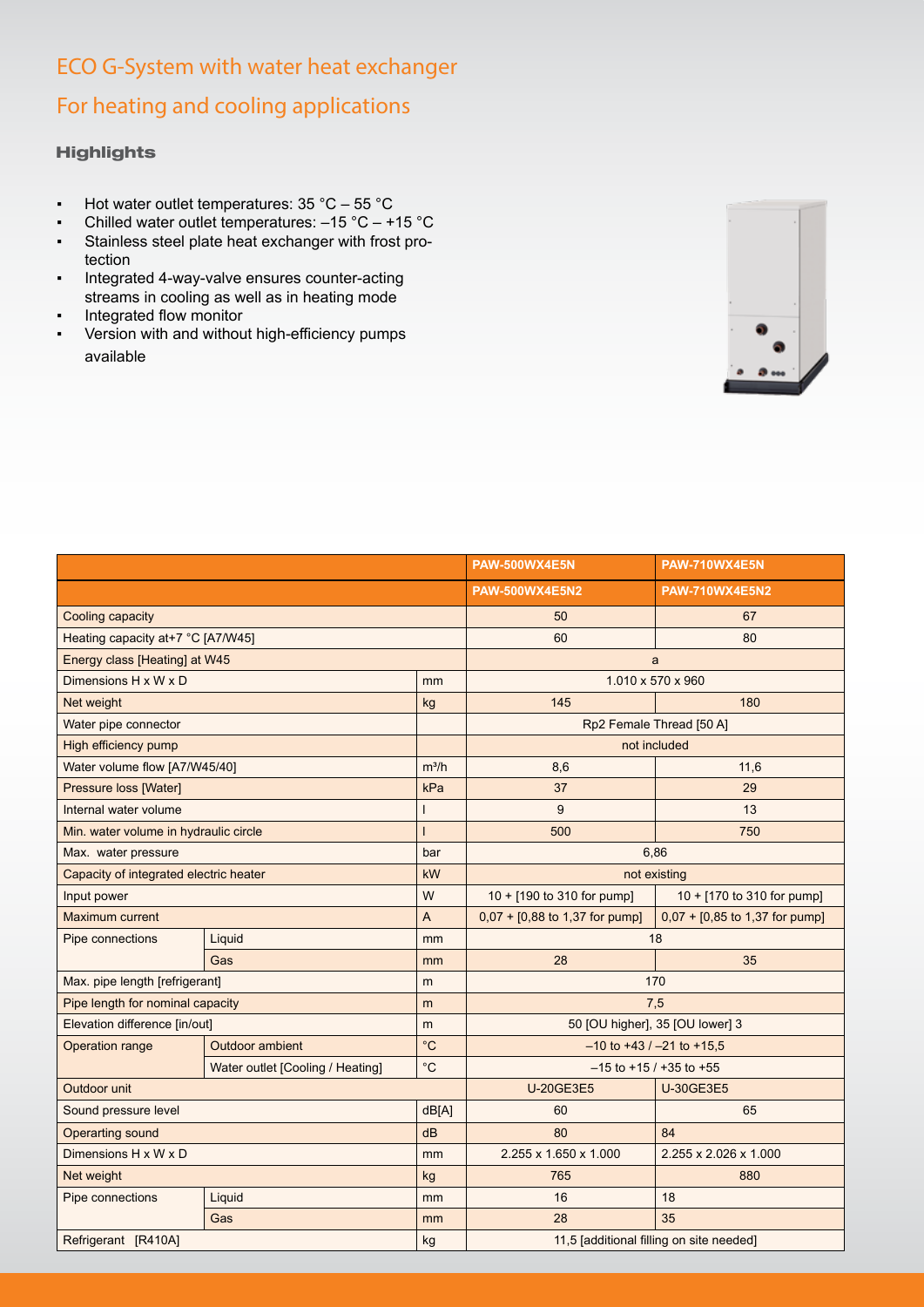### 3-Pipe System ECO-G, GF 2 Series

#### **Highlights**

- Flexible control capabilities through simultaneous heating and cooling
- Reduced gas consumption by Miller-cycle engine
- Capacity ratio 50–200%
- 145 m maximum allowable piping length
- Reduced electrical power consumption by using DC Motors
- Part load efficiencies increased
- Up to 24 indoor units
- Total pipe runs up to 780 m
- Quiet mode offers a further 2 dB[A] reduction<br>■ Option of using LPG as a power supply
- Option of using LPG as a power supply



| HP                               |                       |                 | 16                          | 20               | 25               |
|----------------------------------|-----------------------|-----------------|-----------------------------|------------------|------------------|
| <b>Model</b>                     |                       |                 | <b>U-16GF2E5</b>            | <b>U-20GF2E5</b> | <b>U-25GF2E5</b> |
| Cooling capacity                 |                       | kW              | 45                          | 56               | 71               |
| Power input [Cooling]            |                       | kW              | 0.71                        | 1,02             | 1,33             |
| <b>EER</b> [Caloric value]       |                       | [ni / ho]       | 1,48/1,64                   | 1,40/1,55        | 1,15/1,28        |
| <b>Gas consumption [Cooling]</b> |                       | kW              | 29,7                        | 39,1             | 60,4             |
| <b>Heating capacity</b>          | STD / Low temperature | kW              | 50/53                       | 63/67            | 80/78            |
| Power input [Heating]            |                       | kW              | 0,6                         | 0,64             | 0,83             |
| <b>COP</b>                       |                       | [ni / ho]       | 1,51/1,68                   | 1,46/1,62        | 1,48/1,64        |
| <b>Gas comsumption [Heating]</b> | STD / Low temperature | kW              | 32,5/41,5                   | 42,5 / 56,4      | 53,2/62,3        |
| <b>COP</b>                       |                       | Average         | 1,5                         | 1,43             | 1,32             |
| Power supply                     |                       |                 | 230/1/50                    |                  |                  |
| <b>Starter amperes</b>           |                       | A               | 30                          |                  |                  |
| Max. Power intake                |                       | A               | 3,36                        | 4,87             | 6,22             |
| Recommended fuse                 |                       | A               | 20                          |                  |                  |
| Cable diameters, power supply    |                       | mm <sup>2</sup> | $3 \times 2,5$              |                  |                  |
| Sound pressure level             |                       | dB[A]           | 57                          | 58               | 62               |
| Dimensions H x W x D             |                       | mm              | 2.273 x 1.650 x 1.000 [+80] |                  |                  |
| Net weight                       |                       | kg              | 775<br>805                  |                  |                  |
| Pipe connections                 | Liquid                | Inch            | 3/4"                        |                  |                  |
|                                  | <b>Suction</b>        | Inch            | 11/8"                       |                  |                  |
|                                  | Flue gas              | Inch            | Rp 3/4"                     |                  |                  |
|                                  | Exhaust drain port    | mm              | 25                          |                  |                  |
|                                  | Hot gas               | Inch            | 1"<br>7/8"                  |                  |                  |
| Indoor/outdoor capacity ratio    |                       |                 | $50 - 200 %$                |                  |                  |
| Number of connections indoor     |                       |                 | 24                          |                  |                  |
| Prefilled refrigerant [R410A]    |                       |                 | 10,5/21,9<br>11,5/24,0      |                  |                  |
| Outdoor temperature limits       | Cooling [min./max.]   | $^{\circ}$ C    | $-10/143$ °C TK             |                  |                  |
|                                  | Heating [min./max.]   | $^{\circ}$ C    | $-21/115.5$ °C FK           |                  |                  |